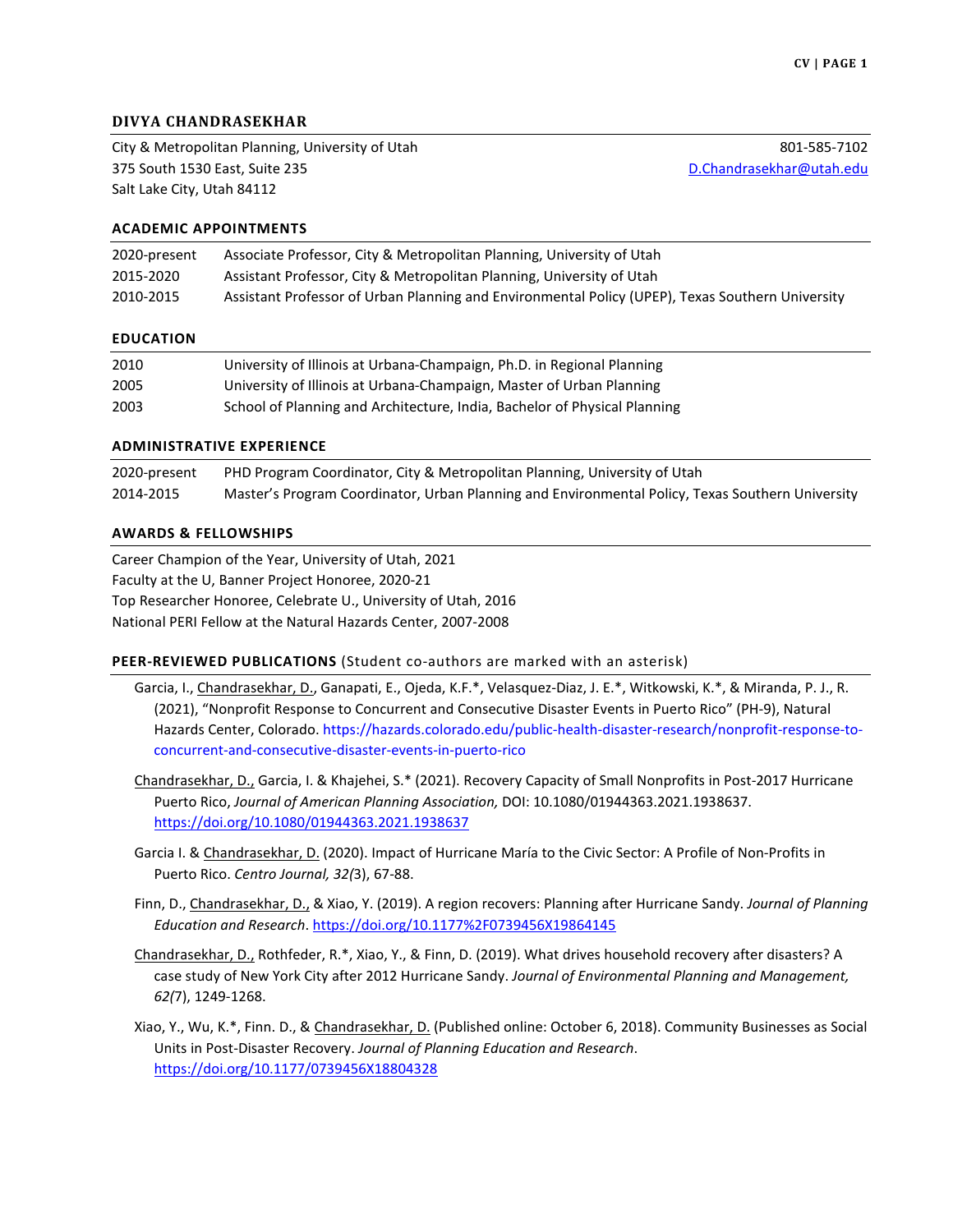- Chandrasekhar, D., Zhang, Y. & Xiao, Y. (2014). Non-traditional Participation in Disaster Recovery Planning: Cases from China, India, and the U.S., *Journal of American Planning Association (JAPA)*, 80(4), pp. 373-384.
- Chandrasekhar, D. (2012). Digging deeper: Participation and non-participation in post-disaster community recovery. *Community Development*, 42(5), pp. 614-629.
- Chandrasekhar, D. (2010). Setting the stage: How policy institutions create the scope for participation in planning. *Journal of Disaster Research*, 5(2), 130-137.
- Bronen, R., Chandrasekhar, D., Conde, D.A., Kavanova, K., Morinière, L.C., Schmidt-Verkerk, K., and Witter, R. (2008). Stay in Place or Migrate: A Research Perspective on Understanding Adaptation to a Changing Environment. *Studies of the University: Research, Counsel, Education (SOURCE) - Publication Series of The United Nations University Institute for Environment and Human Security (UNU-EHS)*, 12/2009. pp. 12-19.
- Zhu, W., Nedovic-Budic, Z., Olshansky, R., Gao, Y., Park, Y., Chandrasekhar, D., & Marti, J. (2008). Neighborhood Characteristics and Older Adults' Walking Behavior: A Preliminary Report: 635: May 28 3: 15 PM-3: 30 PM. *Medicine & Science in Sports & Exercise*, 40(5), S28.
- Zhu, W., Gao, Y., Park, Y., Yang, L., and Chandrasekhar, D. (2007). Development and validation of a walking space measure. *Research Quarterly for Exercise and Sport*, 78(Suppl. 1), A-121.

#### **BOOK CHAPTERS**

- Chandrasekhar, D. & Kiani, F.\* (2020). Introduction. In R. Ewing & K. Park (Eds.), *Advanced Quantitative Research Methods for Urban Planners*. U.K.: Routledge.
- Finn, D., Chandrasekhar, D. and Xiao, Y. (2016). Planning for resilience in the New York metro region after Superstorm Sandy. In S. Greiving, M. Ubaura & J. Tešliar (Eds.), *Spatial planning and resilience following disasters: International and Comparative Perspectives*. Bristol, UK: Policy Press.
- Chandrasekhar, D. (2011). Living with Disasters: A Planning Approach to Critical Incidents. In R. Schwester (Ed.), *Handbook of Critical Incident Analysis*. New York: M.E. Sharpe.

#### **TECHNICAL REPORTS, MONOGRAPHS, AND OTHER PUBLICATIONS**

- Khajehei, S.\* & Chandrasekhar, D. (2021). *Pre-Disaster Recovery Planning for Public Housing in Salt Lake County, Utah*. Natural Hazards Center Mitigation Matters Grant Report Series, 6. Boulder, CO: Natural Hazards Center, University of Colorado Boulder. Available at: [https://hazards.colorado.edu/mitigation-matters-report/pre](https://hazards.colorado.edu/mitigation-matters-report/pre-disaster-recovery-planning-for-public-housing-in-salt-lake-county-utah)[disaster-recovery-planning-for-public-housing-in-salt-lake-county-utah](https://hazards.colorado.edu/mitigation-matters-report/pre-disaster-recovery-planning-for-public-housing-in-salt-lake-county-utah)
- Bartholomew, K., Kim, J., Chandrasekhar, D., Ewing, R., Adkins, A. & Jensen, S. (2020) *The Role of Bus Stop Features In Facilitating Accessibility*. NITC-RR-1214. Portland, OR: Transportation Research and Education Center (TREC). https://dx.doi.org/10.15760/trec.254
- Chandrasekhar, D. (2020) "Superstorm Sandy, United States, 2012" in Paul, B.K. (Ed.). *Natural Hazards and Disasters: From Avalanches and Climate Change to Water Spouts and Wildfires (Vol. 2: Natural Disasters)*. Broomfield, CO: ABC-CLIO.
- Chandrasekhar, D., Proffitt, D., Rumore, D. & Siddiq, F. (2018) *Impact Assessment of the Natural and Cultural Resources (NCR) Recovery Support Function (RSF) under the National Disaster Recovery Framework (NDRF): A field coordinator's perspective.* Washington, D.C.: The Department of the Interior.
- Rumore, D., Chandrasekhar, D. & Hinners S. (2018). *Tools and Techniques for Teaching Collaborative Regional Planning and Enhancing Livability and Sustainable Transportation in Gateway and Natural Amenity Regions*.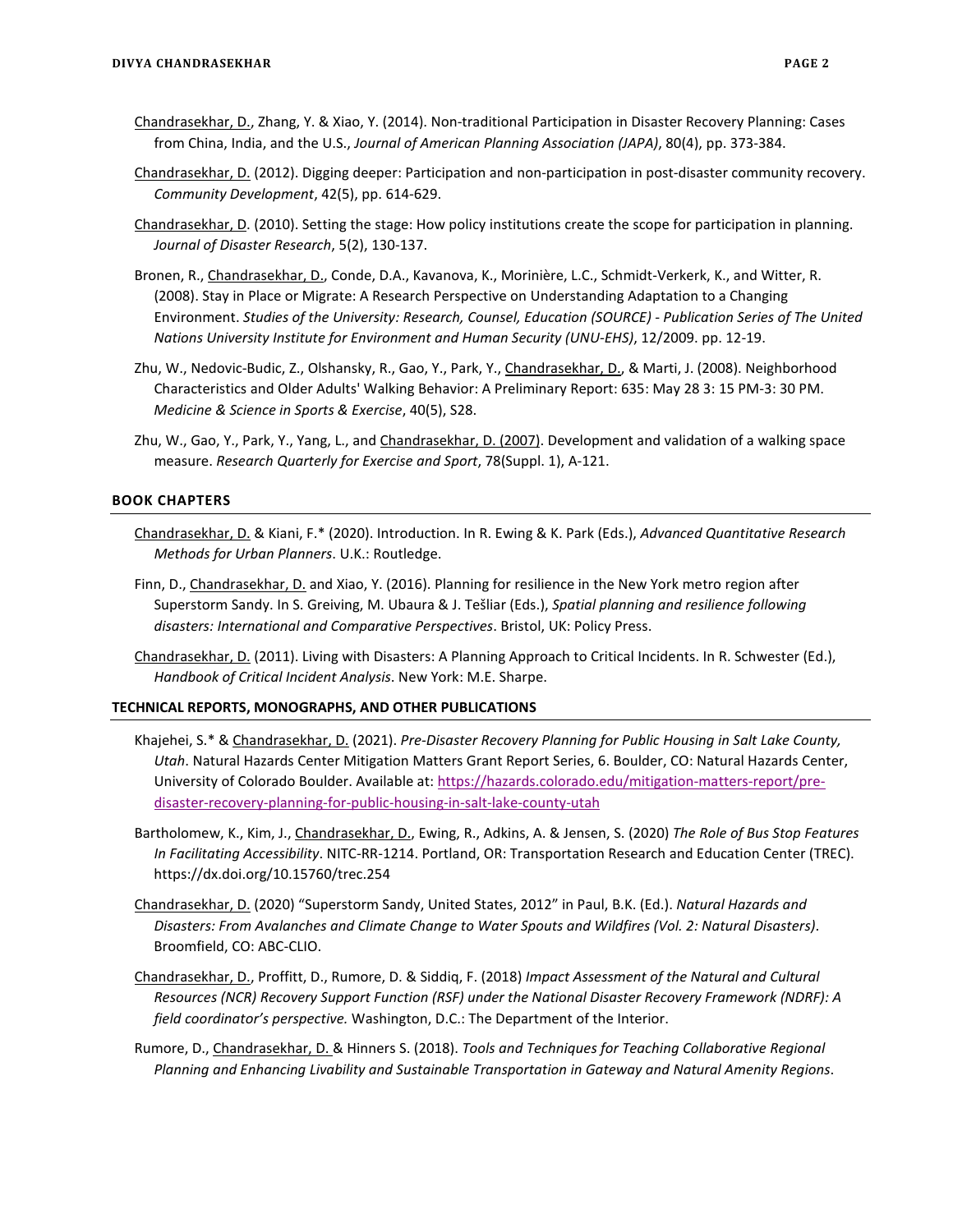National Institute of Transportation and Communities. Online access: [https://pdxscholar.library.pdx.edu/trec\\_reports/165/](https://pdxscholar.library.pdx.edu/trec_reports/165/)

- Rumore, D., Chandrasekhar, D. & Hinners S. (2018). *Teaching Transportation Planning in Natural Amenity Regions*. National Institute of Transportation and Communities. Online access: [https://pdxscholar.library.pdx.edu/trec\\_reports/165/](https://pdxscholar.library.pdx.edu/trec_reports/165/)
- Hopkins, L. D., Chandrasekhar, D., Iuchi, K. & Olshansky R. B. (2016). *How organizations Use Plans in Urban Development: Cases from New Orleans*. Online access: https://www.researchgate.net/publication/309418119 How Do Organizations Use Plans in Urban Develop ment A Case from New Orleans
- Chandrasekhar, D. & Finn, D. (2013). *Influence of Household Recovery Capacity and Urgency on Post-Disaster Relocation: A Case Study of the Rockaways, New York After Hurricane Sandy (QR244)*. Boulder, CO: Natural Hazards Center. Online access: [https://hazards.colorado.edu/quickreport/influence-of-household-recovery](https://hazards.colorado.edu/quickreport/influence-of-household-recovery-capacity-and-urgency-on-post-disaster-relocation)[capacity-and-urgency-on-post-disaster-relocation](https://hazards.colorado.edu/quickreport/influence-of-household-recovery-capacity-and-urgency-on-post-disaster-relocation)
- Olshansky, B., Hopkins, L., Chandrasekhar, D. and Iuchi, K. (2009, June). "Disaster Recovery: Explaining Relationships among Actions, Decisions, Plans, Organizations, and People". In Proceedings of 2009 National Science Foundation (NSF) Civil, Mechanical and Manufacturing Innovation (CMMI) Engineering Research and Innovation Conference, Honolulu, Hawaii.
- Chandrasekhar, D. (2004). Lending a Helping Hand: A Student's Perspective on the North Utica Charrette. *Illinois Planning News*, 73 (Fall 2004).

## **EXTERNAL GRANTS & CONTRACTS** (Student co-PIs are marked with an asterisk)

- Lead PI, "SCC-PG: Online Role-Playing Games for Improving Multi-Stakeholder Collaboration in Concurrent Disaster Response Planning", funded by National Science Foundation, 2021-2022. (\$150,000)
- Lead PI, "Collaborative Proposal: Stakeholder Decisions on Post-Disaster Community Relocation under High Uncertainty". National Science Foundation, 2021-2024. (\$547,920, Utah Portion: \$388,445)
- Co-PI with Sayma Khajehei\*, Elizabeth Colon Rivera and Ivis Garcia, "Role of Community-Based Organizations in Public Housing Resident Recovery after Concurrent Disasters", Public Health Disaster Research Award Program, Strengthening Community Resilience in U.S. Territories Grant Program of the Natural Hazards Center, 2021- 2022. (\$48,000)
- PI, "Estimating economic impact of transportation-related supply chain disruptions in the post-earthquake environment (Case Study: Wasatch Region)", funded by the National Institute for Transportation and Communities, 2020-2022. (\$91,867)
- Co-PI with Ivis Garcia, Kevin F. Ojeda\*, N. Emel Ganapati & Jose Pablo, "Non-profit Response to Concurrent Disaster Events", funded by the Quick Response Research in U.S. Territories Grant Program of the Natural Hazards Center, 2020-2021. (\$50,000)
- Co-PI with Sua Kim\*, "Promoting Mitigation Through Post-Disaster Small Business Recovery Programs", funded by the Mitigation Matters Grant Program of the Natural Hazards Center, 2020-2021. (\$2,495)
- Co-PI with Sayma Khajehei\*, "Pre-Planning for Post-Disaster Rehousing of Public Housing Residents: A Case Study of Salt Lake County" funded by the Mitigation Matters Grant Program of the Natural Hazards Center, 2020-2021. (\$2,500)

Lead organizer, "Year of Resilience Event Series", sponsored by Reaveley Engineering, Salt Lake City UT. (\$5,000)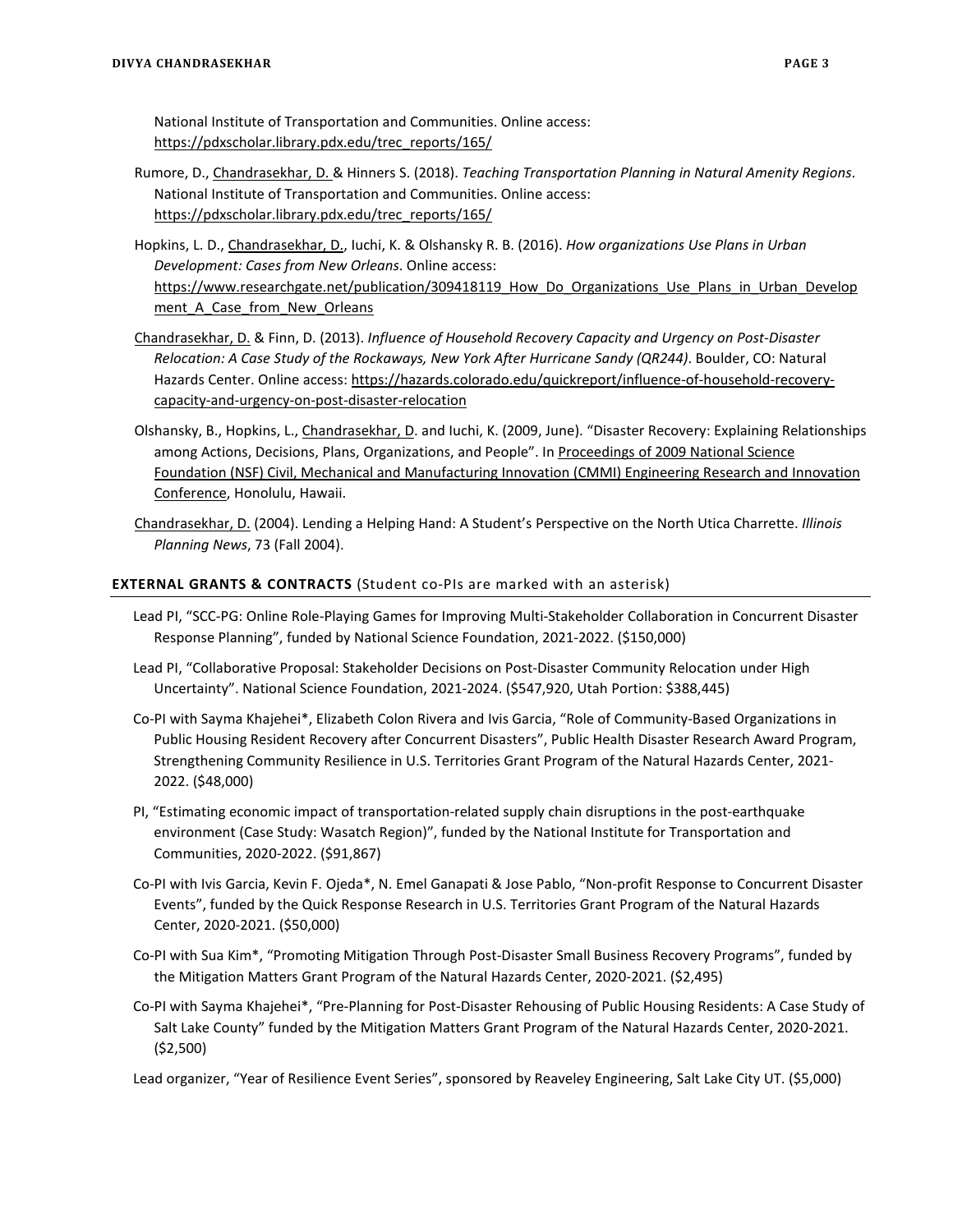- PI with Danya Rumore, "Impact Assessment of DOI Natural and Cultural Resources Recovery Support Function under the National Disaster Recovery Framework", funded by the National Park Service through the Cooperative Ecosystem Studies Units (CESU) Network, CFDA #: 15.945, 2016-2018. (\$30,000)
- PI with Yu Xiao and Donovan Finn, "Collaborative Research: Interdependency in Decision Making, A Holistic Approach to Understanding Community Recovery from Catastrophes in New York after Hurricane Sandy", funded by the National Science Foundation (NSF), Civil, Mechanical and Manufacturing Innovation (CMMI) Program, 2013-2016. (\$416,988, Utah portion \$101,879)
- PI with Donovan Finn, "Influence of Household Recovery Capacity and Urgency on Post-Disaster Relocation in New York after Hurricane Sandy", Quick Response Grant of the Natural Hazards Center, Boulder CO, 2013. (\$1,500)
- Co-PI with Qisheng Pan and Lalita Sen, "Application of SAR Imagery in pipeline integrity management", Esri and PCI Natural Resources Imagery Grant, 2012. (\$100,000)
- National Periship Fellowship Program for dissertation fieldwork, Natural Hazards Center and the Public Entity Risk Institute, 2007. (\$9,800.)
- Gill-Chin Lim Student Travel Grant for the 2007 Association of Collegiate Schools of Planning (ACSP) Annual Conference.

### **INTERNAL GRANTS**

- Co-PI with Ivis Garcia, "Developing the Puerto Rico Resiliency Lab" funded by the Office for Global Engagement, University of Utah, 2021 (\$2,500).
- PI with Ivis Garcia and Daniel Mendoza, "Effectiveness of multi-hazard response planning for concurrent disasters (Case study: COVID-19 and post-earthquake response in the Salt Lake City Metro Region)" funded by the COVID-19 Special Emphasis Award of the University of Utah, 2020-2021. (\$24,007)
- PI with Ivis Garcia, "Building community networks to promote disaster recovery in San Juan Metro, Puerto Rico", funded by University of Utah College of Architecture + Planning SIP Grant, 2018-2019. (\$10,000)
- PI with Danya Rumore and Sarah J. Hinners, "Addressing Wicked Problems for Inside Out: Stakeholder Assessment for Collaborative Resilience Planning in the Western Zion Corridor", funded by University of Utah College of Architecture + Planning SIP Grant, 2015-2016. (\$10,000)
- PI, "Impact of disaster-induced mass displacement on planning and development of host communities", Seed Grant of the University Research Committee of Texas Southern University, 2010-11. (\$6,000)
- Fieldwork grant from the Research Board at the University of Illinois at Urbana-Champaign for tsunami recovery research in Tamil Nadu, India, 2006. (Co-authored as graduate student, \$5,000.)

#### **OTHER GRANT-WRITING EXPERIENCE**

- Proposal submitted to the National Science Foundation's as Co-PI for project titled "Collaborative Research: Theory to practice: Developing a programmatic framework to build community resilience through mitigation". (\$398,058, Utah Portion: \$128,332)
- Proposal submitted to the Department if Energy (DOE) as Co-PI for project titled "Quelling Qualms: Quantifying Unknown & Adverse Life-Cycle Misestimates (QUALM) to Improve Upstream Decision-Making for Downstream Preparedness". (Utah portion, \$242,995)
- Proposal submitted to the National Science Foundation's CIVIC Challenge Grant Program as Lead PI for project titled "SCC-CIVIC-PG TRACK B: Building a Multi-Stakeholder Response Planning Framework for Concurrent Disaster Events". (\$50,000)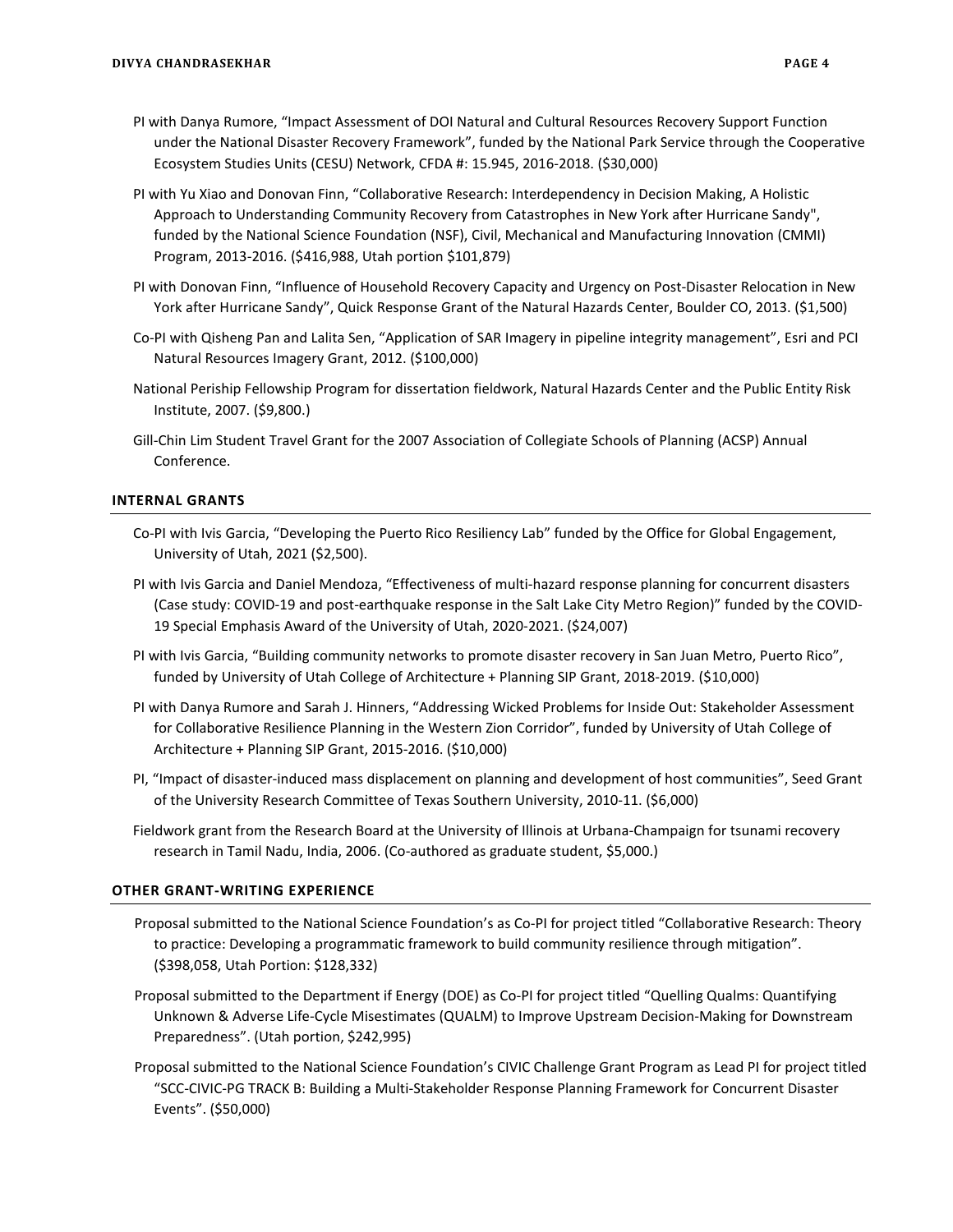- Proposal submitted to the U.S. Department of Housing and Urban Development (HUD) as PI for project titled, "Comparative Analysis of CDBG-DR Resilience Investments in New York". (\$407,874)
- Proposal submitted to the U.S. Coastal Research Program as PI for project titled, "Community Resilience for Recovery & Mitigation and Adaptation". (\$225,254)
- Proposal submitted to the U.S. Coastal Research Program as collaborator for project titled, "Quantitative Model for Optimizing Coastal Community Systems Performance". (\$500,000)
- White paper submitted to the Defense Threat Reduction Agency (DTRA) as co-PI for project titled, "Expert-guided plug-and-play to predict evacuation and sheltering behavior after WMD events". (\$393,807)
- Proposal submitted to the National Science Foundation's CRISP 2.0 program as co-PI for project titled, "Building Disaster Resilience by Stimulating Innovations in Power and Water Infrastructure Systems". (\$491,116)
- Proposal submitted to the UTRAC Program of the Utah Department of Transportation as PI for project titled, "Strategizing for post-earthquake recovery of transit facilities in Salt Lake City". (\$39,073)
- Proposal submitted to the Global Change and Sustainability Center at the University of Utah as PI for project titled, "Toward transdisciplinary inquiry in disaster resilience (Case study: Puerto Rico after Hurricane Maria)". (\$34,850)
- Proposal submitted to the Women in STEM-D Program of the Johnson & Johnson Foundation as PI for project titled, "Building capacity in low income communities to recover from post-disaster transit disruption". (\$150,000)
- Proposal submitted to the National Science Foundation (NSF) as Senior Personnel for project titled, "Socioeconomic Assessment of Post-Seismic Power System Failure and Restoration". (\$423,004)
- Proposal submitted to the National Institute of Transportation and Communities (NITC) as PI for project titled, "A post-earthquake impact assessment of the Utah Transit Authority (UTA) transit system". (\$96,294)
- Proposal submitted to with the Department of Energy (DOE), as Primary PI for multi-institution collaborative project titled, "Opening doors for solar energy adoption in low-income communities". (\$1,351,954, Utah portion \$721,160.)
- Proposal submitted to the National Institute of Transportation and Communities (NITC) as co-PI for an Educational Project titled, "Collaborative Regional Planning: Tools and techniques for teaching collaborative regional planning to enhance livability and sustainable transportation". (\$39,793)
- Proposal submitted to the National Institute for Transportation and Communities (NITC) as co-PI for project titled, "Collaborative Scenario Planning: A Tool for Facilitating Sustainable Transportation Decisions in Gateway Regions?". 2016. (\$94,880)
- Proposal submitted to the U.S. Department of Health and Human Services (HHS) Programs for Disaster Relief Appropriations Act, Non Construction, 2013-2015 as co-PI for multi-institution collaborative research on community recovery in New York following 2012 Hurricane Sandy.
- Proposal submitted to Regional Plan for Sustainable Development Case Study Grant of the Houston-Galveston Area Council, July 2012. (Transit planning and visualization exercise proposed in collaboration with OST/Almeda Corridors Redevelopment Authority, Greater Southeast Management District, Third Ward Community Cloth Cooperative, and Texas A&M University's Texas Coastal Watershed Program.
- Proposal submitted to Social Science Research Council (SSRC) Postdoctoral Fellowship for Transregional Research, Cycle 2, April 2012 for comparative tsunami long-term recovery research in India and Indonesia.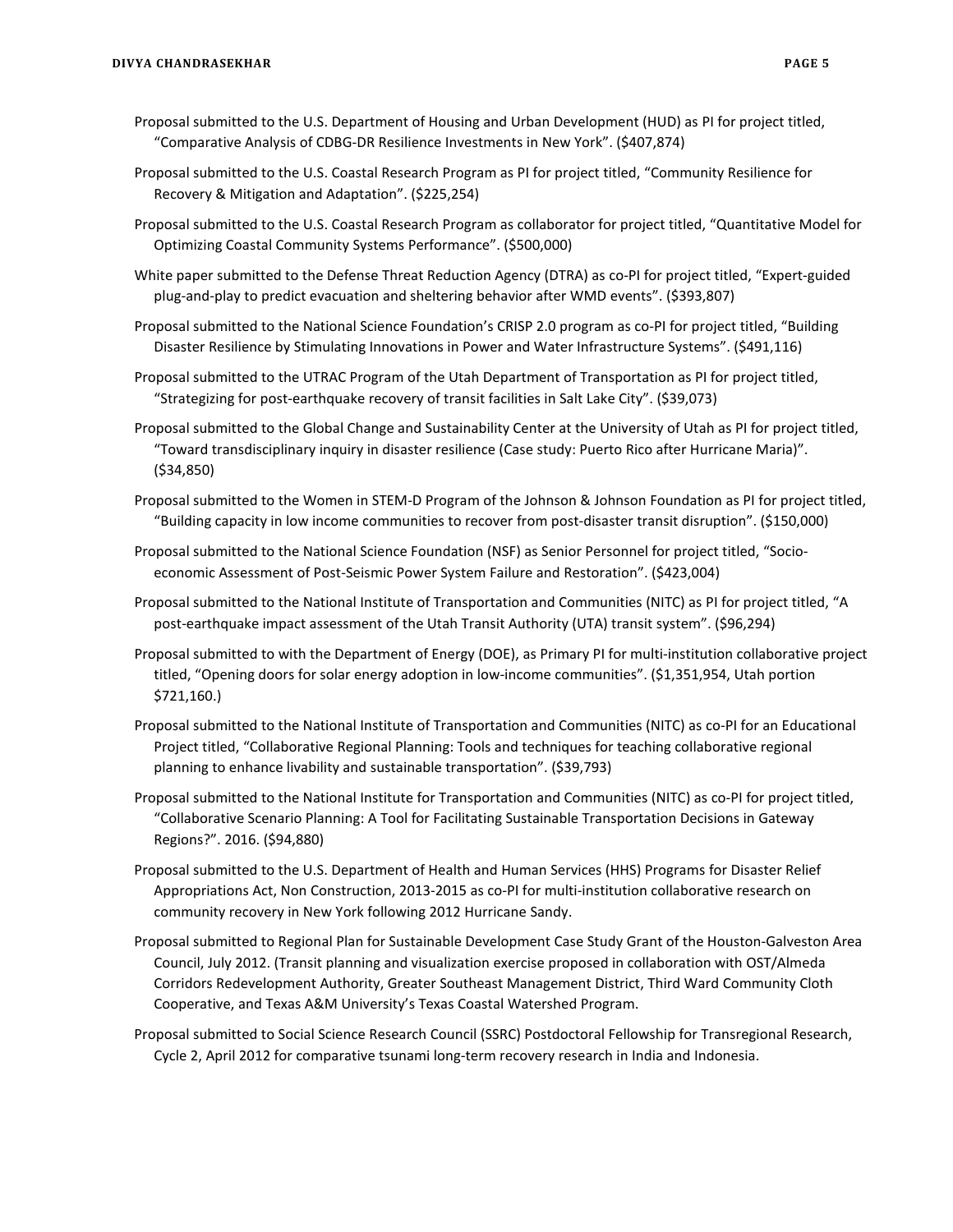- Proposal submitted to National Science Foundation's CMMI Program, February 2012. A study on decision support for post-disaster housing proposed in collaboration with University of Washington, Texas A&M University, University of Delaware and University of North Texas.
- Proposal submitted to Texas Sea Grant, 2011 for research on coastal hazards planning in the Gulf Coast region.
- Proposal submitted to Gulf of Mexico Research Initiative by British Petroleum, 2010 for research on impacts from the Deep Horizon oil spill in the Gulf Coast

#### **OTHER RESEARCH PROJECTS**

- "Community-based land use assessment for the Fifth Ward, Houston TX": Land use and building condition assessment for a section of the Fifth Ward of Houston conducted in collaboration with the local CDC and a local planning consultancy. 2011.
- "Rebuilding New Orleans—Evaluating the Post-Disaster Planning Process": A mixed method study that examined how plans were used by different stakeholder groups to facilitate specific recovery decisions and actions on ground in post-Hurricane Katrina New Orleans. Funded by the NSF. 2008-2010.
- "Political and Organizational Structure Influence on Earthquake Decision Making": A mixed method study that examined the factors that affect organizational and political decision-making about disaster mitigation and preparedness in private and public sector organizations in Memphis TN. Funded by the Mid-America Earthquake Center. 2005-2007.
- "Post-disaster recovery management in post-tsunami Banda Aceh, Indonesia": An exploratory study on public, private and civil society institutions formed at different scales to coordinate recovery in the city of Banda Aceh after the 2005 Indian Ocean Tsunami. Funded by the University of Illinois. 2006.
- "Neighborhood Walkability Assessment": A mixed method study that used GIS to analyze the role of urban physical environments in the physical activity levels of residents in local neighborhoods of Urbana-Champaign IL. 2006- 2007.
- "Multi-hazard vulnerability mapping and analysis for Shelby County, TN": A spatial analysis study that used GIS to map and analyze multi-hazard vulnerability of different land uses in Shelby County TN. Funded by the Mid-America Earthquake Center. 2005.
- "Neighborhood Revitalization Plan for Emerson Park, East St. Louis": Neighborhood development planning for an economically depressed neighborhood using participatory and scenario planning methods. Conducted through the East St. Louis Action Research Project (ESPLARP). 2005.
- Naturalization Assessments and Land Use Analyses for the Lake of the Woods Forest Preserve in Champaign County, IL: Naturalization assessments and land use analyses of a local county park for the Champaign County Forest Preserve District. 2005.
- "Evaluation of River Water Quality for River Yamuna" (Research internship with Water Resource Management and Policy Division, The Energy Research Institute (TERI), New Delhi, India): A mixed method study that analyzed pollution levels in River Yamuna and evaluated the effectiveness of the Yamuna Action Plan. 2002.

#### **INVITED TALKS & PANELS**

#### Academic Venues

"A framework for disaster recovery" at Stanford Disaster Resilience Seminar series, October 2021.

"Holistic Disaster Recovery" at the MIT Sensible City Lab speaker series, July 2021.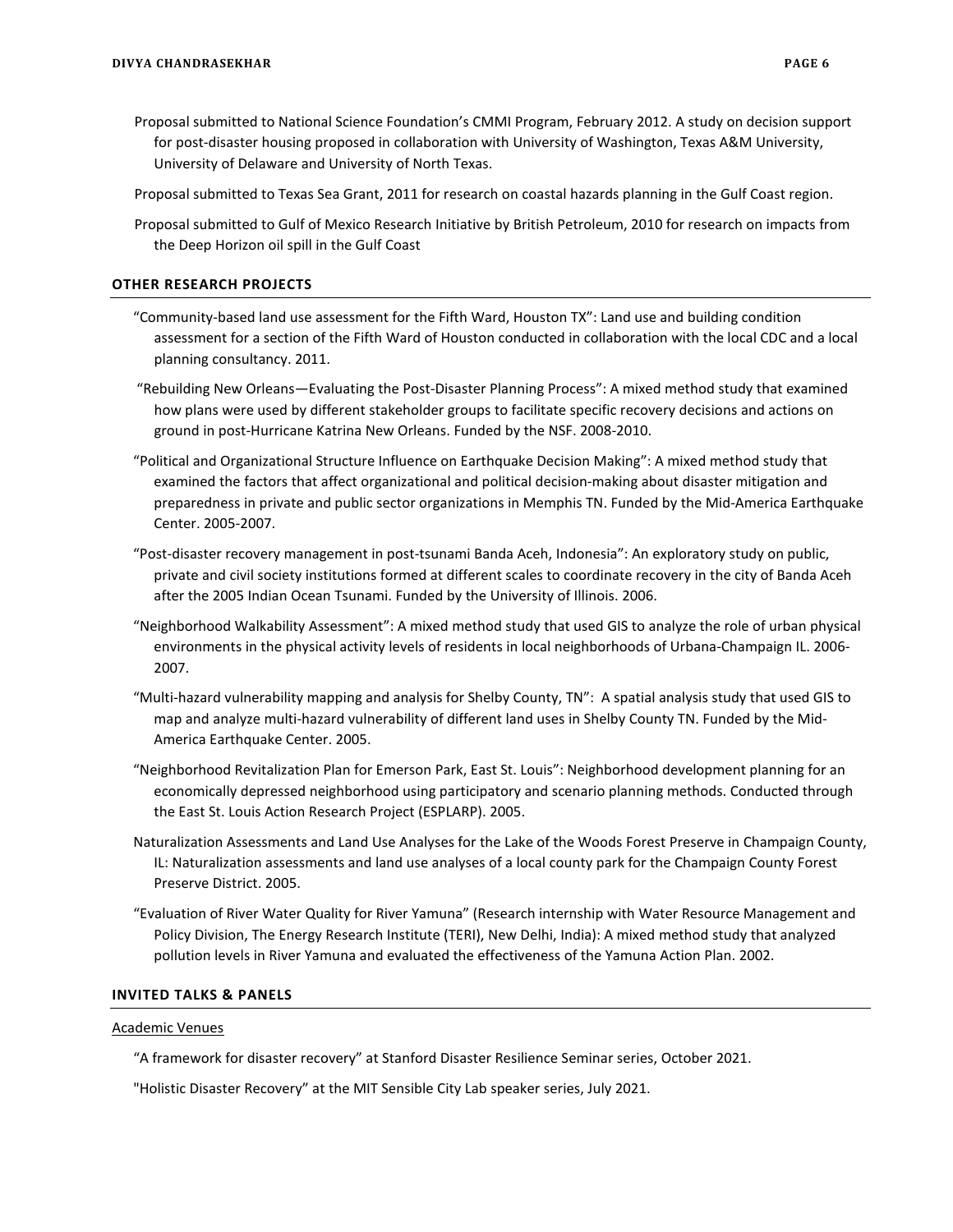- "The Grassroots of Disaster Recovery" at the 2020 Seminar Series of the Global Change and Sustainability Center, University of Utah, September 2020.
- "Disaster, Place & Identity" at the University of Utah Entrepreneurial Faculty Services Retreat, Salt Lake City, UT, October 2017.
- "Local Participation in Post-Disaster Recovery Planning: Lessons from China, India and the U.S." With Yang Zhang and Yu Xiao. TSU School of Public Affairs Brown Bag Series: The Importance of Emergency Management in the 21st Century, Fall 2013.
- "Recovering from disasters (Lessons from Aceh, Indonesia)". Urban Planning after Disasters Seminar Series, Fall 2006, Champaign, IL.

#### Policy & Professional Audiences

- Panelist for "Active Community Engagement & Awareness for Inclusive Cities: coping with current and future urban pandemic" at the Fifth International Conference on Learning Cities of UNESCO, Incheon, South Korea, October, 2021.
- Panelists for "Safer buildings, Safer Communities: A Road Map to Action for Earthquake Country" hosted by the Cascadia Region Earthquake Workgroup, July 2021.
- Panel Moderator and participant for "Managing Disaster Data for Social Change" at the 2021 Annual Hazards Workshop, July 2021.
- Panelist for "Alternative Platforms of Representation and Self-Recovery" session at the Recovery with Dignity workshop hosted by Indian Institute of Habitat Studies, India, July 2021.
- Panelist for "The 2020 Salt Lake City Earthquake: Best Mitigation Practices" session at the 45th Annual Natural Hazards Research and Applications Workshop, July 12-15, 2020.
- Keynote, Utah Geological Association (UGA) Luncheon Series, September 9<sup>th</sup>, 2019, Salt Lake City UT.
- Panelist for "The Economics of Disaster: Achieving Mitigation and Ensuring Equality" session at the 2017 Large Urban County Caucus (LUCC) Symposium organized by the National Association of Counties, Snowbird UT, October 2017.
- Panelist for "Post-disaster long-term recovery: critical considerations for creating resilient communities" session at the 2018 Western Places/Western Spaces conference of the Rocky Mountain Land Use Institute, Denver, CO.
- Panelist and co-organizer of "Building Resilient Communities: A Plan to Survive and Thrive" workshop sponsored by the State of Utah and the Utah Chapter of the Earthquake Engineering Research Institute, Salt Lake City, February 2018.
- Panelist for session titled "Invisible Disasters" at the 2016 Annual Conference of the Integrated Network of Social Sustainability (INSS), June 10<sup>th</sup>, 2016. Conference simulcast over 7 cities in the US and UK.
- Panelist for "The Role of Government: Mitigation Efforts & Recovery Expectations" session at the Utah Earthquake Resiliency Workshop, West Jordan UT, April 27, 2016.

### **SELECTED CONFERENCE PRESENTATIONS & POSTERS** (Student co-authors are marked with an asterisk)

- "Promoting mitigation through post-disaster small business recovery programs" with Sua Kim\* (lead author) at the 61<sup>st</sup> Annual Conference of the Association of Collegiate Schools of Planning (ACSP), October 2021.
- "Promoting mitigation through post-disaster small business recovery programs: Preliminary Findings" with Sua Kim\* (lead author) at the 2021 Hazards Researchers Meeting, July 2021.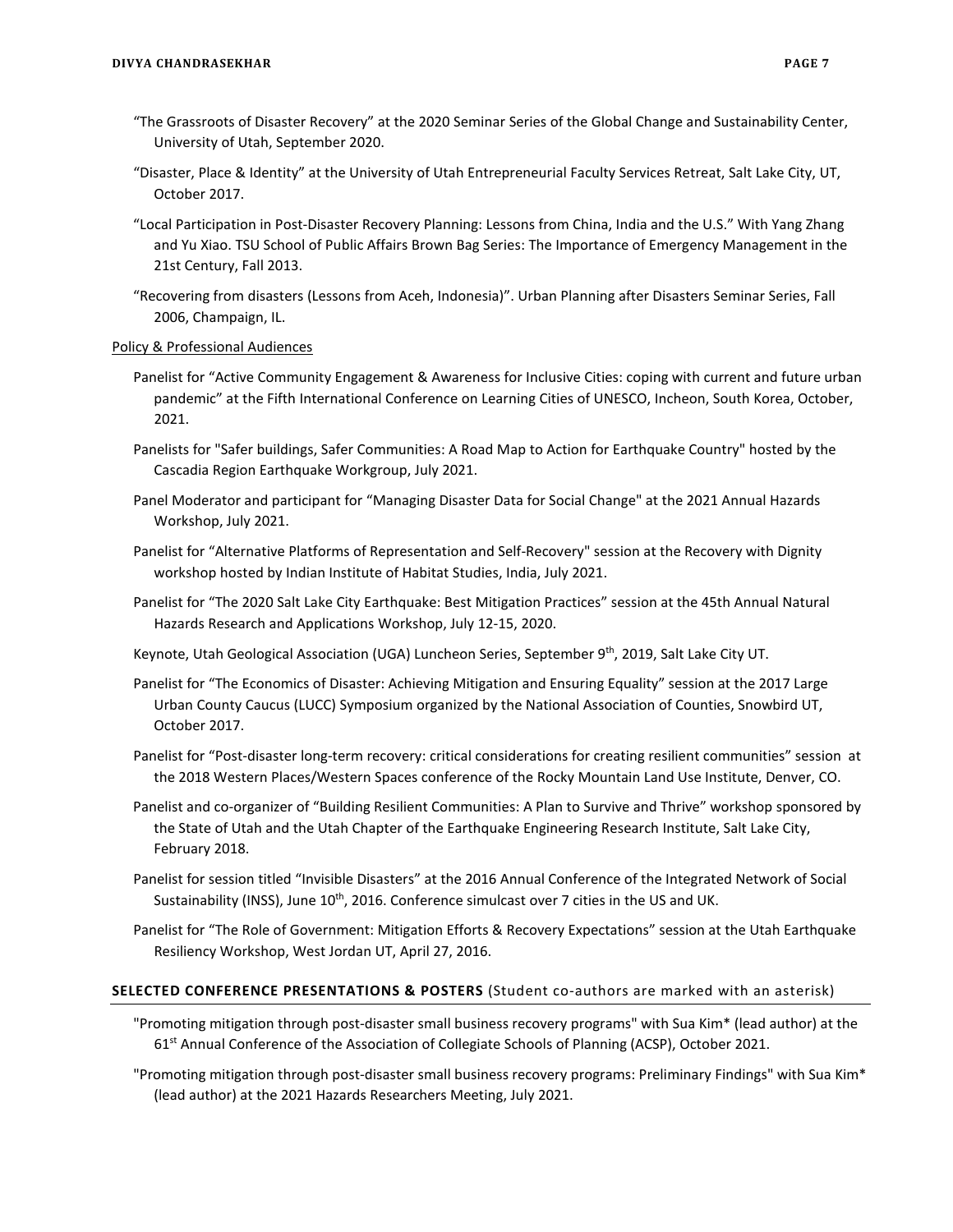- "Longitudinal studies on recovery" with Ivis Garcia, N. Emel Ganapati, and Kevin Fagundo Ojeda\* at the 2021 Hazards Researchers Meeting, July 2021.
- "Effective Response to Concurrent Disasters in the Salt Lake City Region, Utah" with Ivis Garcia, Daniel Mendoza, and Sayma Khajehei\* at the 2021 Hazards Researchers Meeting, July 2021.
- "Informing Puerto Rico's community relocation program: Global lessons from the past." Roundtable (organizer) at the 60th Annual Conference of the Association of Collegiate Schools of Planning (ACSP), November 2020.
- "Pre-planning for Post-disaster Rehousing of Public Housing Residents (Case-study: Salt Lake County)" with Sayma Khajehei\*, presentation at the 60<sup>th</sup> Annual Conference of the Association of Collegiate Schools of Planning (ACSP), November 2020.
- "Promoting Mitigation through Post-Disaster Small Business Recovery Programs" with Sua Kim\*, poster presentation at the 60<sup>th</sup> Annual Conference of the Association of Collegiate Schools of Planning (ACSP), November 2020.
- "Pre-planning for Post-disaster Rehousing of Public Housing Residents" with Sayma Khajehei\* at the 2020 Researchers Meeting of the International Sociological Association Research Committee, July 2020, held virtually.
- "Networking among non-profits in Puerto Rico to build disaster recovery capacity". With Ivis Garcia at the 59<sup>th</sup> Annual Conference of the Association of Collegiate Schools of Planning (ACSP), Greenville, SC, October 2019.
- "Networking among Nonprofits to Build Disaster Recovery Capacity in Puerto Rico (Preliminary findings)". With Ivis Garcia at the International Research Committee on Disasters Annual Meeting, Broomfield CO, July 2019.
- Panelist for "Organizing Community & Nonprofit Networks for Community Rebuilding" session at the 58<sup>th</sup> Annual Conference of the Association of Collegiate Schools of Planning (ACSP). Buffalo, NY October 2018.
- "Resilience-building through Natural and Cultural Resource (NCR) Recovery Support Function (RSF)". With Danya Rumore, David Proffitt and Fariba Siddiq at the 58<sup>th</sup> Annual Conference of the Association of Collegiate Schools of Planning (ACSP). Buffalo NY, October 2018.
- "A longitudinal analysis of household recovery after 2012 Hurricane Sandy." With Donovan Finn and Yu Xiao at the 57th Annual Conference of the Association of Collegiate Schools of Planning (ACSP). Denver CO, October 2017.
- Invited Panelist for session on "Transportation Planning for Emergency Response & Recovery" at the 2016 National Institute for Transportation & Communities (NITC) Summit, Portland OR, September 2016.
- "A holistic view of household recovery after the 2012 Hurricane Sandy in New York." With Donovan Finn and Yu Xiao at the International Research Committee on Disasters Annual Meeting, Broomfield CO. July 2016.
- "Recovery planning from the neighborhood to the region: The case of Hurricane Sandy". With Donovan Finn and Yu Xiao at the International Sociological Association's International Research Committee on Disasters Annual Meeting, Broomfield CO, July 2016.
- "'Staying and Praying' in Zone A: Self-Help, Recovery and Resilience in New York City's Coastal Neighborhoods". With Yu Xiao and Donovan Finn. American Geographical Society Fall Symposium, New York City, 2015.
- "Timeliness of disaster recovery aid response in post-Hurricane Sandy New York City." With Yu Xiao and Donovan Finn. The Association of Collegiate Schools of Planning (ACSP) 2015, 55th Annual Conference, Houston TX, October 2015.
- "The Interdependence of Household and Business Recovery Decisions after Hurricane Sandy." With Yu Xiao and Donovan Finn. The Association of Collegiate Schools of Planning (ACSP) 2015, 55th Annual Conference, Houston TX, October 2015.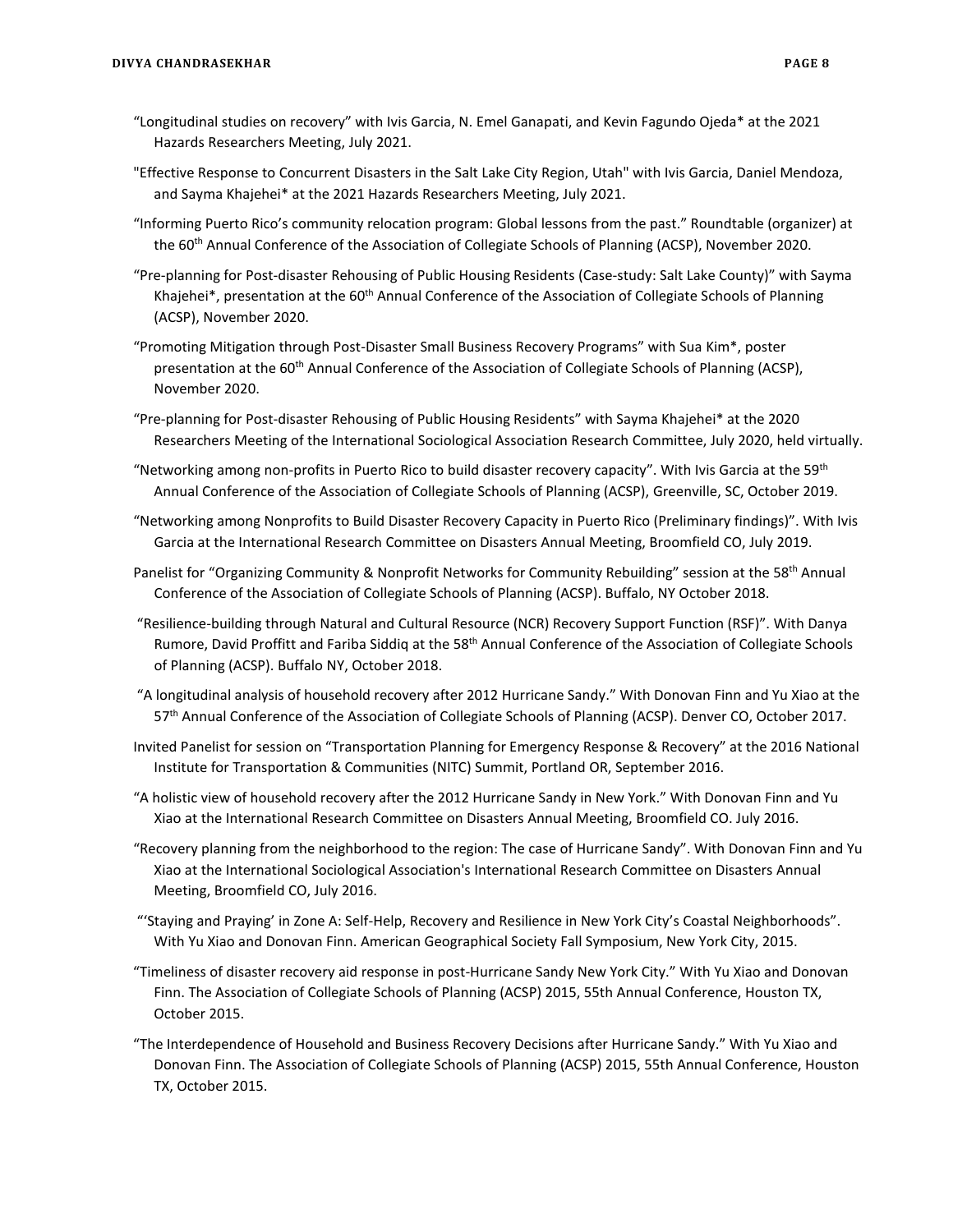- "Rebuilding, recovery and resilience: Innovations in post-disaster planning after Sandy." With Yu Xiao and Donovan Finn. The Association of Collegiate Schools of Planning (ACSP) 2015, 55th Annual Conference, Houston TX, October 2015.
- "The effect of recovery capacity on household decisions to stay or relocate after Hurricane Sandy." With Yu Xiao and Donovan Finn. The Association of Collegiate Schools of Planning (ACSP) Annual Conference, Philadelphia PA, October 2014.
- "Comparing Recovery of Households and Businesses in Post-Hurricane Sandy New York". With Yu Xiao and Donovan Finn. Accepted for the Association of Collegiate Schools of Planning (ACSP) Annual Conference, Philadelphia PA, October 2014.
- "The Planning and Management of Post-Disaster Recovery: A Comparative Study of Three Countries (China, India, and the U.S.)." With Yang Zhang. The 38th Annual Hazards Research and Applications Workshop and IRCD Researchers Meeting, July 2013, Boulder, CO.
- "Host community response to the long-term housing of disaster IDPs: The experience of Houston TX after the 2005 Hurricane Katrina". Association of Collegiate Schools of Planning (ACSP) Annual Conference, Cincinnati OH, November 2013.
- "Management of Prolonged Disaster-induced Displacement in Host Communities: A Case Study of Houston (Texas) after Hurricane Katrina". Paper presented at the Texas Southern University Research Week, Houston TX, April 2013.
- "Impact of Institutional/Commercial Growth: The Case of the 288 Corridor". With Qisheng Pan & Lalita Sen. Workshop and presentation at the Annual Conference of American Planning Association Texas Chapter, Austin TX, October 2011.
- "Participation in post-disaster recovery: Comparing New Orleans and South India." Association of Collegiate Schools of Planning (ACSP) Annual Conference, Salt Lake City UT, Oct. 2011.
- "The Giants, the Fighters and the Forgotten: Stakeholder participation in post-disaster recovery." Association of Collegiate Schools of Planning (ACSP) Annual Conference, Minneapolis MN, October 2010.
- "How do organizations use plans in multi-scale, spatially integrated environments?" With Lew Hopkins, Robert Olshansky, & Kanako Iuchi. Association of Collegiate Schools of Planning (ACSP) Annual Conference, Minneapolis MN, October 2010.
- "Planning in the Post-disaster Recovery Context: On plans, projects and policy". Association of Collegiate Schools of Planning (ACSP) Annual Conference, Crystal City VA, October 2009.
- "Using Plans in New Orleans: Interacting Plans, People, and Organizations". With Lew Hopkins, Robert Olshansky, & Kanako Iuchi. Association of Collegiate Schools of Planning (ACSP) Annual Conference, Crystal City VA , October 2009.
- "Understanding stakeholder participation in post-disaster recovery: Preliminary findings from field research". 33rd Annual Hazards Research and Applications Workshop, Broomfield CO, July 2008.
- Panelist at the "Issues in Post-Disaster Recovery Planning: A Global Perspective" session. Joint Congress of the Association of European Schools of Planning (AESOP) and Association of Collegiate Schools of Planning (ACSP) Annual Conference, Chicago IL, July 2008.
- "Managing development after catastrophic disaster (Observations from New Orleans and Aceh, Indonesia)". Association of Collegiate Schools of Planning (ACSP) Annual Conference, Milwaukee WI, July 2007.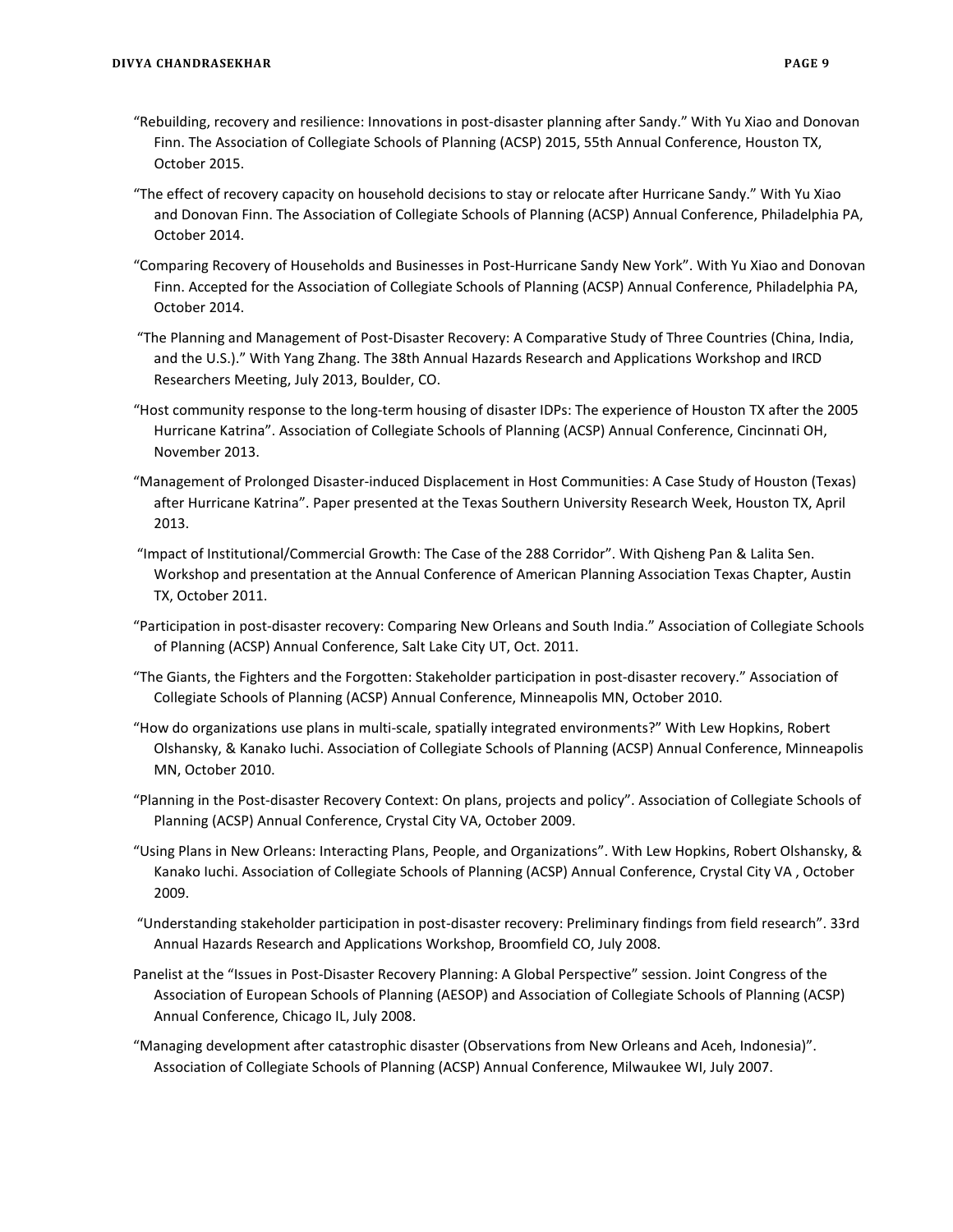- "Influence of political and organizational structure on earthquake decision making (Preliminary findings in Memphis TN)". With Abdul Akeem Sadiq. Joint presentation at the Mid-America Earthquake Center's Annual Meeting and RA Symposium, Miami FL, 2007.
- "A study of organizations that coordinate post-disaster recovery". Disaster Recovery and Redevelopment Interdisciplinary Student Research Symposium, Texas A&M University, College Station TX, 2006.
- "Pre-disaster planning for post-disaster recovery". Association of Collegiate Schools of Planning (ACSP) Annual Conference, Kansas City MO, October 2005.

## **PROFESSIONAL DEVELOPMENT WORKSHOPS**

The Wasatch Experience Workshop on sustainability education, University of Utah, May 2019.

- Workshop on Integrating Emergency Management into Higher Education (EMI 390), held at the National Emergency Training Center, September 2012, Emmitsburg MD.
- JPER Workshop for New Scholars, Tufts University, September 2011, Medford, MA.
- Summer Academy at the United Nations University Institute for Environment and Human Security (UNU-EHS) on "Environmental Change, Social Vulnerability and Migration", Munich, Germany, August 2008.

Jamboree for Urban Planning Ph.D. Students, University of British Columbia, Vancouver, Canada, July 2007.

# **COURSES TAUGHT**

At University of Utah

- · Advanced Planning Theory (doctoral course)
- · Qualitative Methods (doctoral course)
- · Article Writing (doctoral course)
- · Reason, Power & Values—Planning Theory (Master's course)
- · Disasters and Planning (Master's and Undergraduate course)
- · Internships and Career (Undergraduate courses)

### At Texas Southern University

- · Environmental Planning and Policy (doctoral course)
- · Environmental Planning and Natural Resource Management (doctoral course)
- · Advanced Planning Analysis: Research Design and Methods (doctoral course)
- · Advanced Urban Theory (doctoral course)
- · International Development (Doctoral and Master's course)
- · Advanced Planning Theory (Master's course)
- · Environmental Planning (Master's course)
- · Introduction to Land Use Planning (Master's course)
- · Introduction to Geographic Information Systems for Planners (Master's course)

At University of Illinois at Urbana-Champaign

- · Introductory Statistical Analysis for Social Sciences (Undergraduate course as Instructor)
- · Planning of Cities and Regions (Undergraduate course as Teaching Assistant)

## **INVITED CLASSROOM GUEST LECTURES**

· University of Utah: City & Metropolitan Planning (2016, 2018, 2020), School of Architecture (2018, 2019, 2020, 2021), Environmental Studies (2018, 2019, 2020); Geology (2019)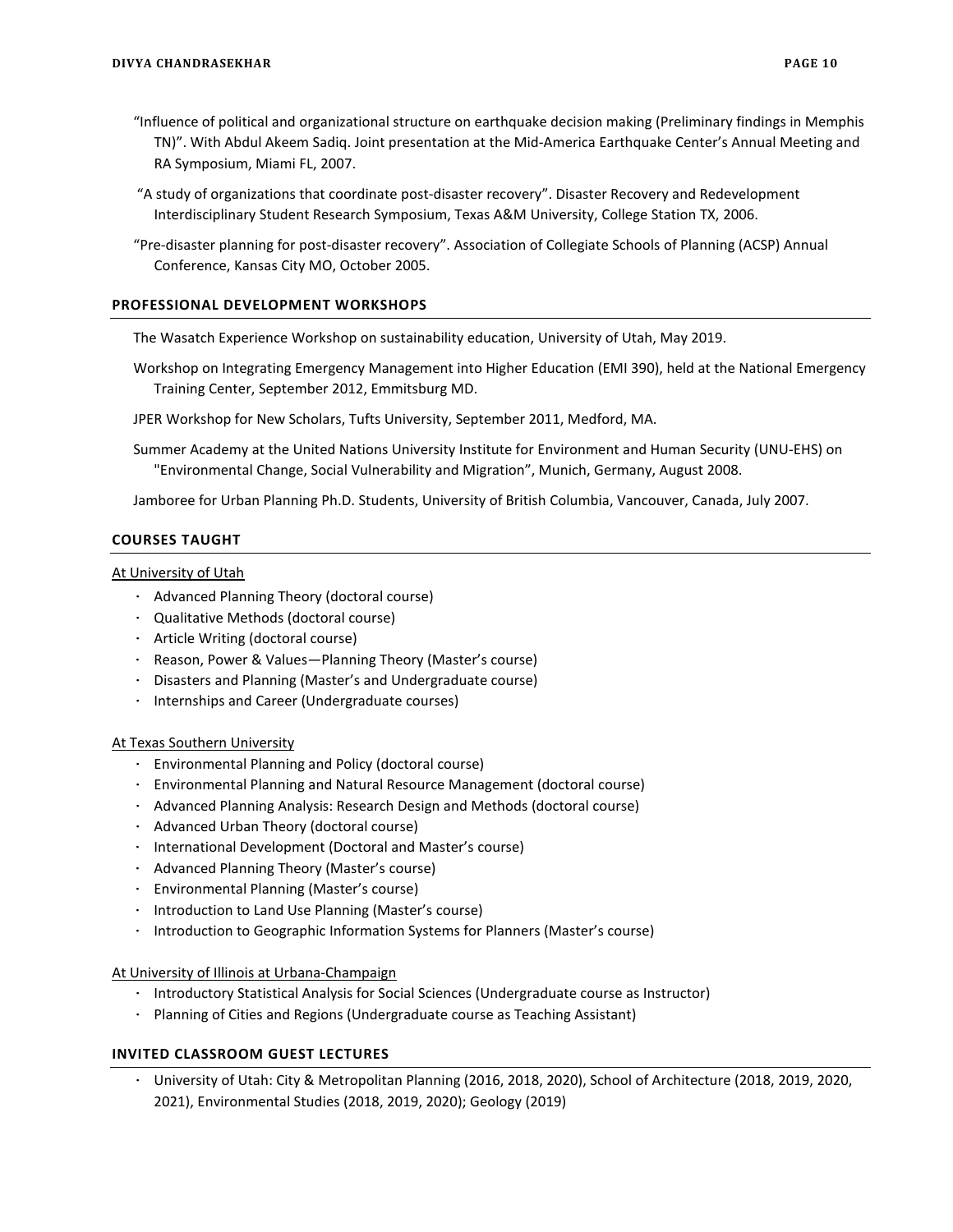· Texas A&M (webinar): Department of Landscape Architecture and Urban Planning (2016)

# **STUDENT ADVISING**

## PhD Dissertation Advisor (Utah)

- · Sayma Khajehei
- · Sua Kim
- · Tasnim Isaba

# PhD Dissertation Committee member (Utah)

- · Robin Rothfeder (defended, 2016)
- · Torrey Lyons (defended, 2019)
- · David Proffitt (defended, 2020)
- · Pratiti Tagore (defended, 2020)
- · Sadegh Sabouri (defended 2021)
- · Ja Young Kim (ABD, 2020)
- · Andrea Garfinkle Castro (ABD, 2016)

# PhD Dissertation Committee member (Texas Southern University)

- · Dafer AlShehri (defended 2017)
- · Yemane Desta (defended 2014)
- · Rick Daniels (defended 2013)
- · Amal Abed (defended 2012)
- · Gwendolyn Goodwin (defended 2012)
- · Noel Estwick (defended in 2012)

# Master's Professional Project

- · Keegan Stanton (graduated 2019)
- · Ellen Xanthos (graduated 2018)

# Undergraduate Thesis

· Tyler Cain (Honors program, graduated 2017)

# **SERVICE AND AFFILIATIONS**

# University of Utah

- · Academic Senate Representative from College of Architecture + Planning, 2019-present.
- · Ph.D. Program Coordinator, City & Metropolitan Planning, 2020-present
- · Ph.D. Admissions and Curriculum Committee, City & Metropolitan Planning, 2018-2020
- · Member of Retention, Promotion and Tenure (RPT) Committee, City & Metropolitan Planning 2020.
- · Member of University Ad-hoc Academic Policy Advisory Committee, 2020.
- · Member of Search Committee, Assistant Professor, Social Work/City & Metropolitan Planning, 2018.
- · Chair of Search Committee, Assistant Professor, Utah Asia Campus at Songdo, 2018.
- · Member of Executive Committee of the Global Change & Sustainability Center, 2017-present
- · College Policy Advisory Committee, College of Architecture & Planning, 2015-2016, 2018-present
- · Organizer, Year of Resilience, 2018-2019
- · University Community and Governmental Relations Committee, 2016-2017
- · CA+P Fall Charrette Planning Committee, 2016

### Texas Southern University